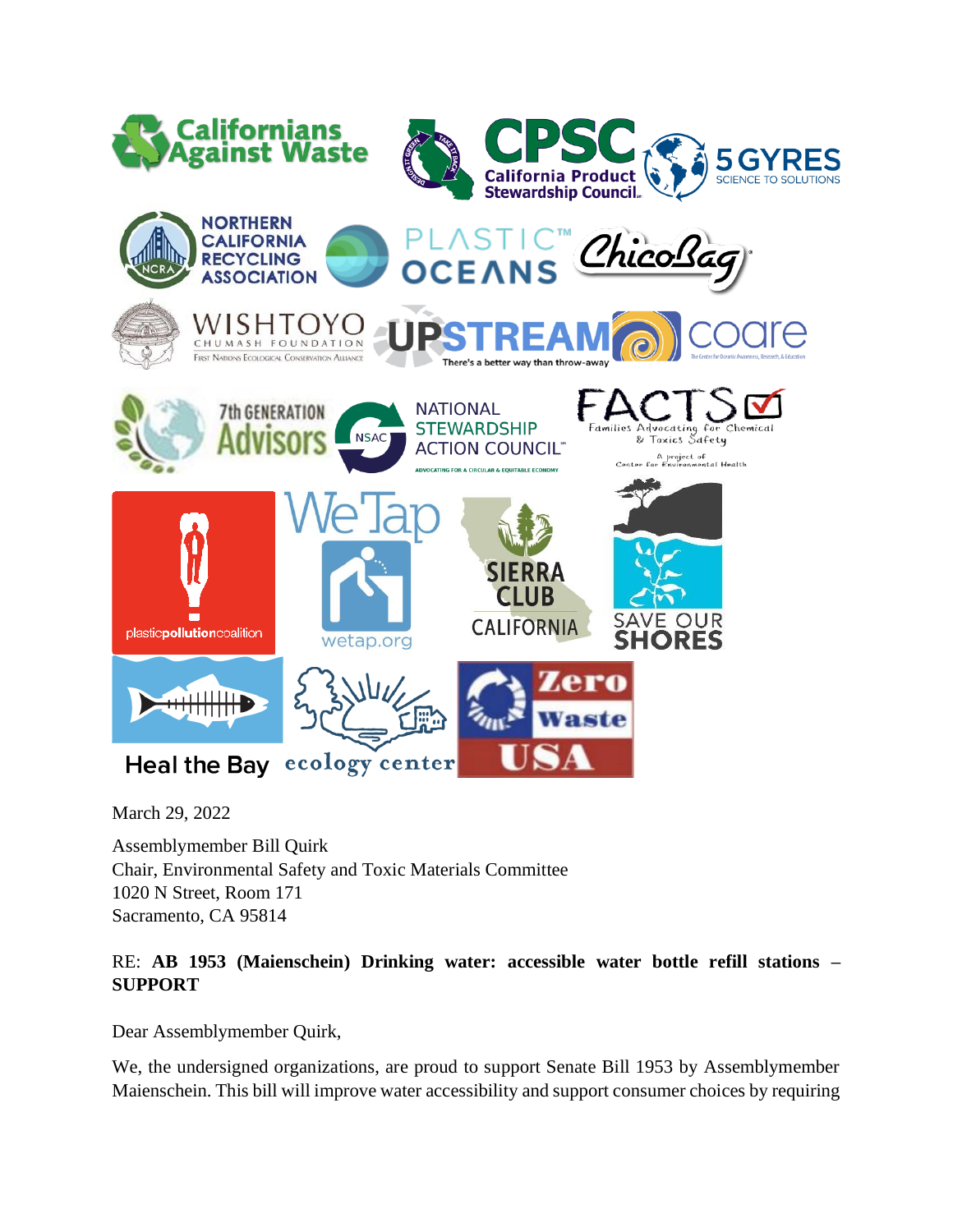various public areas to install and maintain accessible water bottle refill stations in addition to existing water fountains. Ensuring water refill stations not only improves accessibility to drinking water, but also creates lasting infrastructural support for consumers opting for reuse.

According to the California Office of Environmental Health Hazard Assessment, nearly one million Californians lack access to clean water. Additionally, climate change is exacerbating problems with water quality, availability and affordability. The Public Policy Institute of California (PPIC) reports that during the  $2012-16$  drought, at least  $2,600$  well-dependent households in California faced drinking water shortages, while more than 150 water systems applied for emergency state funding to address supply and quality problems.

In addition to bridging the gap in water access, making water refill stations more accessible and investing in reuse infrastructure to support reuse systems for reusable water bottles and other refillable containers can prevent pollution and waste. Around 60 million plastic bottles end up in landfills every single day, and Americans alone send more than 38 billion water bottles to landfills every year, the equivalent of 912 million gallons of oil. Public drinking water infrastructure needs improvement to meet consumer needs for clean drinking water, with the added benefit of provided sustainably, and at little to no cost.

AB 1953 addresses these issues of water access and waste reduction through the simple solution of improving access to refill stations. For the reasons described above, we strongly SUPPORT AB 1953 (Maienschein) and urge your support when the bill is heard in the Assembly Committee on Natural Resources.

Sincerely,

Alexandrina Chavez Policy Associate, Californians Against Waste

Michael Wellborn President, Friends of Harbors, Beaches and Parks

Evelyn Werdel

Evelyn Wendel Founding Director, We Tap

Jordan Wells Director of Advocacy and Communications, National Stewardship Action Council

Catherine Do

Catherine J Dodd PhD RN Policy Advisor, FACTS Families Advocating for Chemical & Toxics Safety

Doug Kobold Executive Director, California Product Stewardship Council